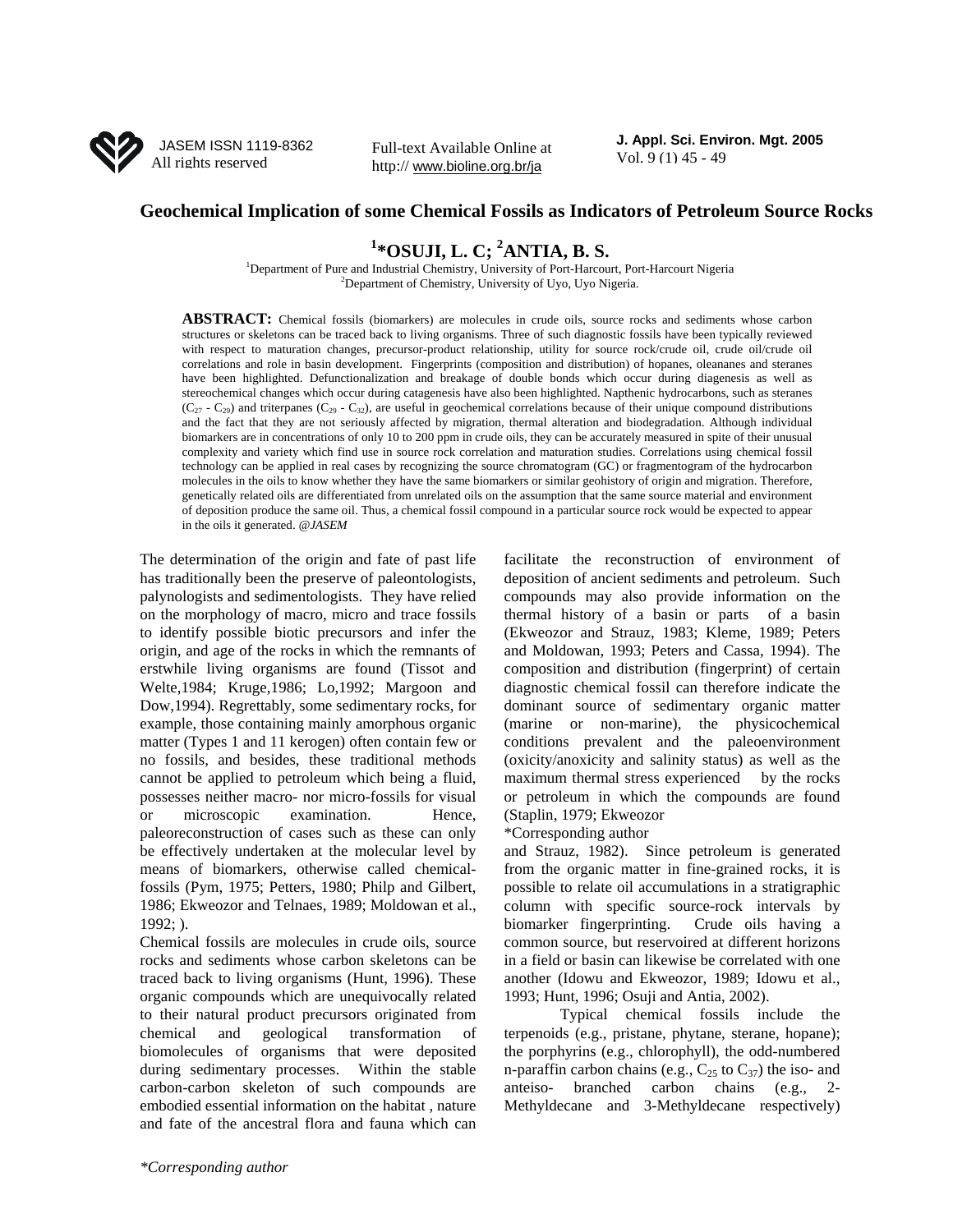(Ekweozor, 1978; Ekweozor et al., 1979a and b; Noble, 1991; Hunt, 1996).

Maturation Changes And Precursor-Product Relationship

 The thermal break-down of kerogen to form oil during catagenesis results in significant changes in the biomarkers that enable them to be used for source-rock evaluation. The predominance of the odd-carbon normal-paraffin chains formed biologically is destroyed through the break-down of larger equal amounts of even and odd chains generated thermally. Such changes as defunctionalization and breakage of double bonds are common during diagenesis (Fig. 1). In the hopane family (hopanoids) for example, the hydroxyl groups are lost forming olefins; there is also breaking of double bonds, but the ring system remains intact. Other prominent features of hopane maturation include stereochemical changes at C-27, C-24 and C-29 and the possibility of carbon-carbon cleavage. As seen in Fig. 2, these features occur during catagenesis of the hopanoids where A (22R) is the least stable and  $C (22R + S)$  the most stable. The abundance of R and S tells how close the geological material is to the oil threshold (TIHG). Another typical example of maturation changes is seen in the conformational transformation of the oleananes (Unomah, 1989). The oleananes have a biological conformation of a major 18 $\beta$ (H) and minor 18 $\alpha$ (H), and a geological conformational inversion shows the precursorproduct relationship in the oleanoids, as seen in the schematic in Fig. 3. Apart from the hopanoids and oleanoids, there are other typical examples of maturation changes in chemical fossils, all of which show precursor-product relationship.These include 2,6,10,4-tetramethylpentadecane which has an original configuration of  $6$  (R),  $10$  (S) in the biosphere, but isomerizes into the  $6(S)$ ,  $10(S)$  and  $6$ (R), 10 (R) isomers in the geosphere giving a final mixture of the three configurations in the ratios 2: 1: 1 for the 6 (S), 10 (R); 6 (S), 10 (S) and 6 (R) configurations. For Steranes, transformations occur from 14 $\alpha$  (H), 17 $\alpha$  (H): 20 (R) conformation to 14 $\beta$ (H),  $17\beta$  (H): 20 (R+S) as final conformation. These molecular or configurational transformations give an insight into the degree of maturation, thermal stress that sediments have passed through and other vital information necessary for paleoreconstruction. (Simoneit, 1986; Ekweozor and Udo, 1987; Mango, 1990; Magoon and Dow, 1994; Hunt, 1996).

Utility And Problems Of Chemical Fossils n- Alkane Distribution

The evaluation of the n-alkane distribution is a standard method of classifying oils and rocks according to whether terrestrially or marine-derived organic matter predominates in the source rock. Terrigenous organic matter contributes to the high molecular weight usually with odd-even carbon number predominance (OEP) in the range  $C_{25}$  to  $C_{35}$ and with maximization at  $C_{27}$ ,  $C_{29}$  or  $C_{31}$  alkanes. The Carbon Preference Index (CIP) and the Odd/Even Carbon Ratio (OER) are both commonly used as a measure of maturity of organic matter and are defined as follows:

$$
C_{17} + C_{19} + ... + C_{29} + C_{31}
$$
  $C_{17} + C_{19} + ... C_{29} + C_{31}$   
\n
$$
CPI = \frac{1}{2} + ... + C_{28} + C_{30} C_{18} + C_{20} + ... C_{30} + C_{32}
$$

OER = 
$$
\frac{2 \times C_{30}}{C_{28} + C_{30}} - (2)
$$

Both the CPI and OER in terrestrial organic matter decreases from over 5.0 in recent sediments to 1.0 in mature sediments and oils as well as in mature marine organic matter (Brassel et al., 1978)

Pristane/n-C<sub>17</sub> vs. Phytane /n-C<sub>18</sub> plot and Pristane/Phytane Ratio

The nature of the organic matter and the redox potential in the depositional environment during early diagenesis of the main precursor of phytane and pristane, i.e., chlorophyll, or specifically its phytol chain, is generally reflected by the ratio of Pristane (Pr) to Phytane (Ph). Marine organic matter usually have Pr/Ph ratio < 1.5 while terrestrial O.M. have ratios 3.0. Pr/Ph ratio therefore increases with increasing maturity. The ratio  $Pr/n-C_{17}$  has been used to differentiate O.M. from swamp environment  $(>1.0)$  from those formed under marine environment  $( $0.5$ ), but this ratio is affected by maturity, as well$ as biodegradation, hence the use of a crossplot of  $Pr/n-C_{17}$  against  $Ph/n-C_{18}$ . (Seifert, 1977; Ekweozor, 1978; Ekweozor et al.,1981; Philp et al.,1983; Unomah, 1989; Moldowan et al., 1992).

### *Steranes and Hopanes*

The isomeric distribution of the steranes and diasteranes have been used for assessing the maturity of source rocks. Naturally occurring steroids and steranes from recent sediments have exclusively 5α(H) or 5β(H), 14α(H), 17α(H) conformation while an increased proportion of the 20S isomer is generated with maturity. Hence, the ratio, 20S / 20S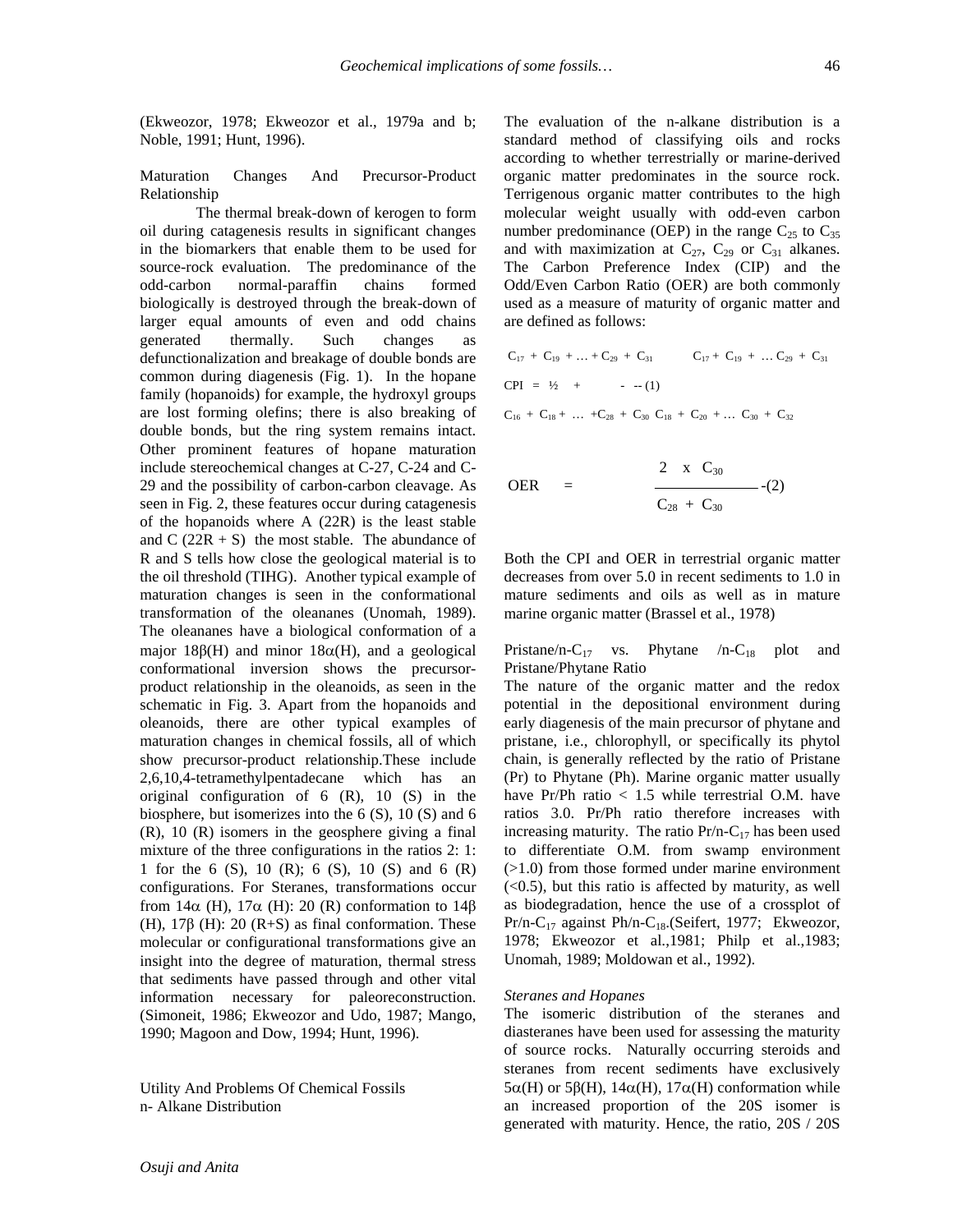$+$  20R - C<sub>29</sub> sterane, has a starting value of 0.0 in recent sediments, but progresses to an equilibrium mixture achieved well into the oil window (TOGW). The onset of oil generation starts at 0.4. Similarly, hopanes can be used for assessing the maturity of source rocks. Thus, the ratio:

$$
C_{31} \text{ homolopane,} = \frac{22S}{22 + 22R}
$$

has a starting value of 0.0 and an equilibrium value of 0.6, the complex isomerization at C-22 being achieved before the threshold of intense hydrocarbon generation (TIHG).

### Tricyclic and Pentacyclic Terpanes

Abundant tricyclic terpanes have been detected in crude oil and source rock extracts. Philp and Gilbert (1986) indicated that extended tricyclic terpanes were abundant in marine sourced oils but generally absent in terrigenous oils. Ekweozor et al (1979a and b) also reported that some tricyclic terpanes were present in the Niger Delta oils and were derived from sequential cleavage of the bonds of pentacyclic terpanes. Ekweozor and Strauz (1982) identified some  $C_{19}$  -  $C_{30}$  tricyclic alkanes from a hexaisoprenoid precursor. The distribution of pentacyclic triterpanes alone have been very useful in source rock/crude oil correlations. Triterpane mass chromatograms such as that of m/e 191 have been used to compare various crude oils (Pym et al 1975; Hunt, 1996)

#### Chemical Fossils in Basin *Development*

.

 The most relevant geochemical criteria are those, which reflect the genetic relationship between organic matter at different levels in the stratigraphic column as well as provide information about migration of the mobile fluids. The data which they provide are useful for source rock/crude oil, and crude oil/crude oil correlations which are usually based on the recognition of compositional similarities. (Ekweozor et al., 1976b; Tissot et al; 1974 Brassel et al; 1978). Correlation of crude oil accumulations at different stratigraphic depths (horizons) in a well or in oil fields located at different positions of a basin, is useful in determining the importance of vertical and lateral migration in the area. This information, when complemented with other geological criteria that indicate locations of structures such as traps and faults, is useful in elucidating the most likely migration patterns and hence would facilitate a more accurate siting of future wells during basin development. (Brassel et al., 1978; Staplin, 1979; Ekweozor et al, 1979a;

Yukler, 1987; Hunt, 1996). Each family of oils represents one element of a distinct petroleum system. Consequently, identifying the number of oil families is equivalent to defining the number of petroleum systems. By identifying the source rocks of each family, the drilling can focus on prospects within the drainage areas of those sources (Cooper, 1990).

### Application of Biomarker Finerprints in Real Cases

 Gas chromatograms or fragmentograms have been widely used for correlating oils and source rocks since the pioneering work of Seifert (1977) who differentiated oils produced from San Joaquin Basin of California on the basis of sterane and terpane fingerprints. Recognizing such source fingerprints of the hydrocarbon molecule enables us to know whether they have the same biomarkers or similar geohistory of origin and migration. Thus, genetically related oils can be differentiated from unrelated oils on the assumption that the same source material and environment of deposition produce the same oils in which case a chemical fossil compound in the source rock would be expected to appear in the oils it generated. Obtaining a whole oil GC fingerprint requires analyzing an entire oil for the  $C_2$  $-$  C<sub>45</sub> hydrocarbon range on a gas chromatograph with a fused silica capillary column.

## *Conclusion*

The field of chemical fossil (biomarker) geochemistry is fast growing with new discoveries invalidating or drastically modifying old concepts. Chemical fossils have been found useful for both basin evaluation and development. They constitute the most widely used correlation parameters for comparing crude oils of different source, migration, and biodegradation, for both crude oil – crude oil and crude oil – source rock correlations. They also constitute the most useful method for comparing conventional oils with very heavy oils, asphalts, and pyrobitumens. A more successful correlation, however, is a multi-parameter approach using biomarkers (fingerprint and ratio), isotopes, gas chromatograms, and the content of heavy metals, nitrogen, sulphur, and the like. The study has opened new vistas in Earth Science namely "Molecular Paleontology" and "Molecular Stratigraphy", which are increasingly being put to good use in geochemical exploration.

### Nomenclature

 $C_{22}$  Hydrocarbon with 22 carbon atoms.

$$
C-22 =
$$
 Carbon No.22.  
CPI = Carbon Preference Index.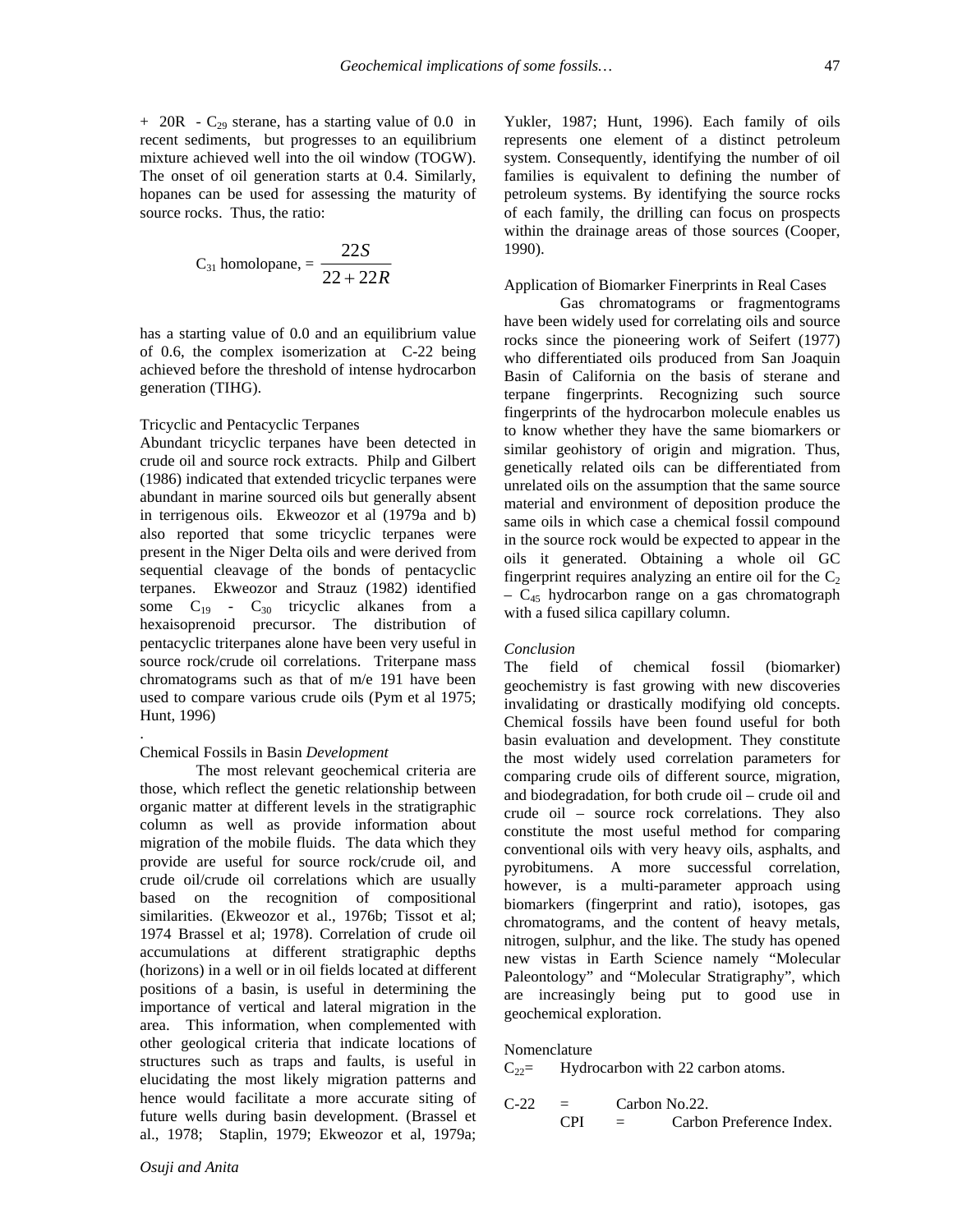| OER                     |     | Odd/Even Ratio.        |  |         |
|-------------------------|-----|------------------------|--|---------|
| <b>OEP</b>              | $=$ | Odd/Even Predominance. |  |         |
| OМ                      |     | Organic Matter.        |  |         |
| Ph                      |     | Phytane.               |  |         |
| Pr                      | $=$ | Pristane.              |  |         |
| <b>TIHG</b>             | $=$ | Threshold of           |  | Intense |
| Hydrocarbon Generation. |     |                        |  |         |

TOGW = Top of Oil Generation Window

Acknowledgements: This article was sourced from the authors' unpublished seminar manuscripts in geochemistry vetted by Professor C. M. Ekweozor of Getamme Geochem, Port Harcourt (formally of the Geochemistry Research Group, University of Ibadan). The authors are grateful to him for exposing them to the theory and practice of petroleum geochemistry. Many thanks also to Chidi Enogwe of Mobil, Ehinola Ajayi of University of Ibadan and all others who encouraged our spirit of workmanship.

# **REFERENCES**

- Brassel, S.G., Eglinton, G., Maxell, J. R. and Philip, R.D. (1978): "Natural background of alkanes in the aquatic environment". O. Hutzinger, I. H. Van Lelyveld and B. C. J. Zoetman (eds.), Aquatic Pollutants. Pergamon Publishers Oxford 11 - 23.
- Cooper, B.S.(1990): Practical Petroleum Geochemistry. Robertson Scientific Publications, London. Pp.40-48
- Ekweozor, C. M.(1978): "Organic geochemistry of some sediments in the Niger Delta: The terpenoid aspect" Ph.D Thesis, University of Ibadan, Ibadan. Nigeria.
- Ekweozor, C. M., Okogun, J. I., Ekong, D. E. U. and Maxwell, J. R. (1979a):"Preliminary organic geochemical studies of samples from the Niger Delta: I Analysis of crude Oils for triterpanes". Chem. Geol. 27, 11- 28.
- Ekweozor, C. M., Okogun, J. I., Ekong, D. E. U. and Maxwell, J. R. (1979b):"Preliminary organic geochemical studies of samples from the Niger Delta:11. Analysis of studies of triterpane derivatives". Chem Geol. 27, 29 - 37.
- Ekweozor, C. M. and Strauz, O. P.(1980): "18, 19 bisnor β(H) –cheilanthane, a noveldegraded tricyclic sesterpenoid – type hydrocarbon from Athabasca Oil Sands" Tet. Lett., 23, 2711 - 14.
- Ekweozor, C. M., Okogun, J. I., Ekong, D. E. U. and Maxwell, J. R. (1981): " $C_{24} - C_{27}$  degraded

triterpanes in Nigerian petroleum: Novel molecular markers of source/input or organic maturation?" Journ.Geochem. Explor. 15, 653 – 662

- Ekweozor, C. M. and Strauz, O. P. (1983): "Tricyclic terpanes in the Athabasca oil sands:Their geochemistry. In M. Bjoroy et al.(eds.), Advances in organic geochemistry 1981. Wiley , Chichester. Pp. 746-766
- Ekweozor, C. M. and Telnaes, N. (1989): Oleanane parameter: verification by quantitativestudy of the biomarker occurrence in sediments of the Niger Delta. Org. Geochem.,16 (1-3), 401-413
- Ekweozor, C. M. and Udo, O.T. (1987): "The Oleananes, origin, maturation and limits of occurrence in Southern Nigeria sedimentary basin", In Mattarelli, I. and Nivelli, L. (eds.), Advances in Organic Geochemistry. Pergamon Press, Oxford
- Hunt, J. M. (1996): Petroleum Geochemistry and Geology. W.H. Freeman and Co., San Francisco pp. 301 – 322.
- Idowu J. O. and Ekweozor,C. M (1989): "Petroleum geochemistry of some UpperCretaceous shales from the Upper Benue Trough and Southwestern Chad Basin, Nigeria" Journ. Min. Geol. 25, 131  $-150$
- Idowu, J. O., Ajiboye, S. A., Ilesanmi, M. A. and Tanimola, A. (1993): "Origin andsignificance of organic matter of Oshosun formation, Southeastern Dahomey Basin, Nigeria", Journ. Min. Geol. 29(1), 9 – 17
- Klemme, H. D. (1994): "Petroleum systems of the world that involve Upper Jurasic source rocks" In L. B. Magoon and W. G. Dow (eds.), The petroleum system: From source to trap. AAPG Memoir 60. Published by American Association of Petroleum Geologists, Tulsa. Pp. 51 – 72
- Kruge, M. A. (1986): "Biomarker geochemistry of the Miocene Monterey formation,West San Joaquin Basin California: implications for petroleum generation" Organic Geochem. 10, 517 – 530
- Lo, H. B. (1992): "Identification of indigenous vitrinites for improved thermal maturity evaluation" Organic Geochem. 718 (3), 339 – 364.